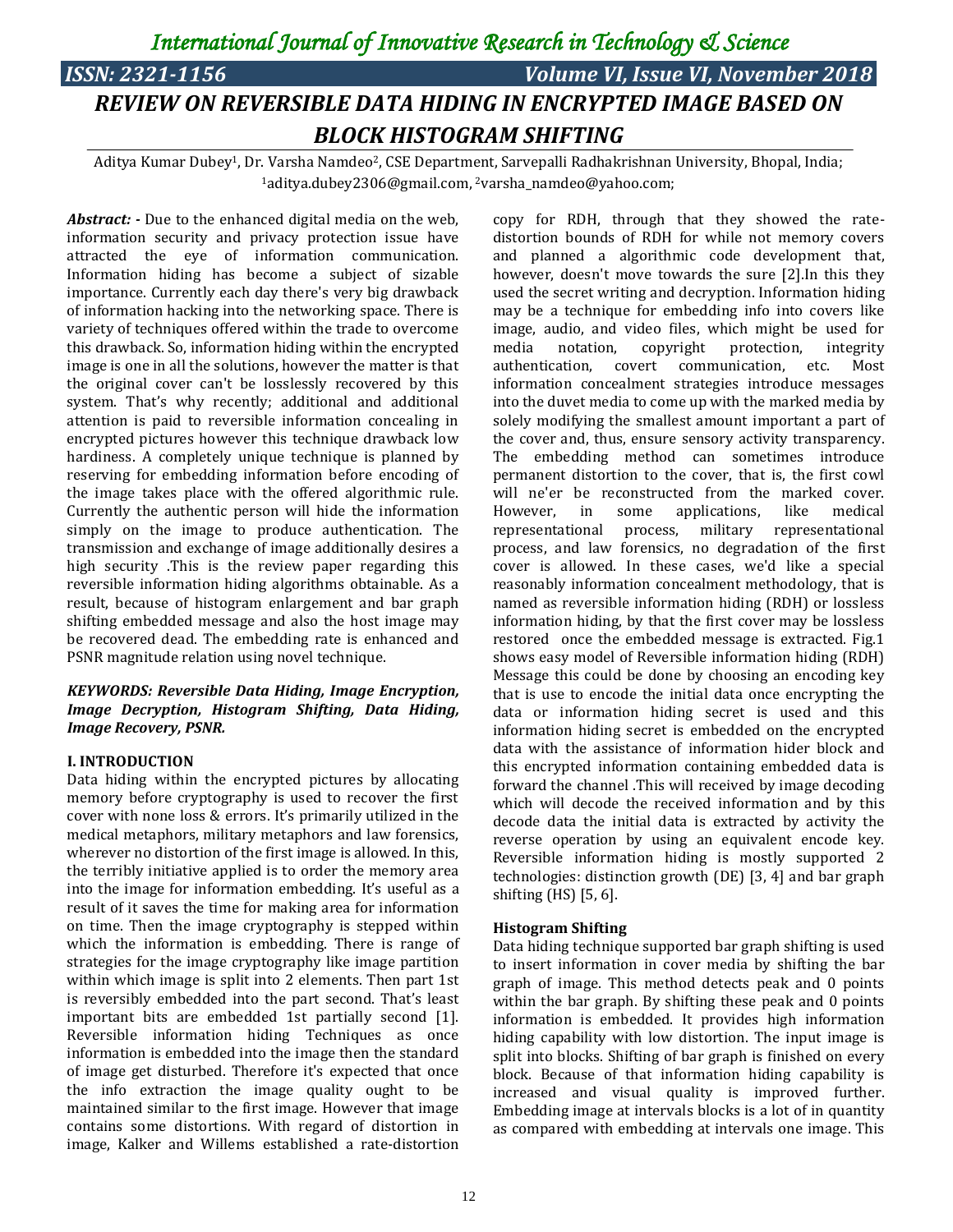# *International Journal of Innovative Research in Technology & Science*

## *ISSN: 2321-1156 Volume VI, Issue VI, November 2018*

method doesn't permit overflow and underflow drawback that's grayscale exceeds on top of 255or falls below zero. [7].



Fig1 Reversible information hiding method



Fig 2 image convert into histogram

#### **II. RELATED WORK**

In Ashwind S et al. [8] a Novel method is proposed by reserving room before encryption with a traditional RDH algorithm. It maintains the excellent property that the original image can be lossless recovered after embedded data is extracted while protecting the image content's privacy. An algorithm on Reversible Data Hiding on images and data, not only enhances the data transmission but also data security

In Li. Ming et al. [9], the hidden data is embedded in the encrypted image without data expansion is the principle of designing the holomorphic cryptosystem. In addition, histogram shifting algorithm provides a real reversibility.

X. Zhang et al. [10] proposed a novel scheme for separable reversible data hiding which is made up of image encryption, data embedding and data-extraction/imagerecovery phases. The content owner encrypts the original uncompressed image using an encryption key to produce an encrypted image. Then, the data-hider compresses the least significant bits of the encrypted image using a datahiding key to create a sparse space to accommodate the additional data. At the receiver side, the data embedded in the created space can be easily retrieved from the encrypted image containing additional data according to the data-hiding key. Since the data embedding only affects the LSB, a decryption with the encryption key can result in an image similar to the original version. When using both of the encryption and data-hiding keys, the embedded additional data can be successfully extracted and the original image can be perfectly recovered by exploiting the spatial correlation in natural image. Following figure shows the three cases at the receiver side.

Che-Wei Lee et al. [11] proposed a lossless data hiding method based on histogram shifting, which employs a scheme of adaptive division of cover images into blocks to yield large data hiding capacities as well as high stegoimage qualities. The method is shown to break a bottleneck of data-hiding-rate increasing at the image block size of  $8 \times 8$ , which is found in existing histogramshifting methods. Four ways of block divisions are designed, and the one which provides the largest data hiding capacity is selected adaptively.

Sruthi et al. [12] this paper presents is a review on RDH reversible data hiding technique. This paper shows that there are difference methods like expansion, interpolation technique, prediction and sorting, histogram modification for data hiding which is now used in encrypted images to improve security. Different RDH algorithms have their own merits and no single approach is optimal and applicable to all cases. This paper is a comprehensive exploration of all the major reversible data hiding approaches and also presents a new method RDH by reserving room before encryption.

In Subhanya R.J et al. [13] presented the paper "Difference Expansion Reversible Image Watermarking Schemes Using Integer Wavelet Transform Based Approach". In this project, they present a new scheme of image watermarking to guard intellectual properties and to secure the content of digital images. It is an effective way to protect the copyright by image watermarking. The work concerns with the watermarking algorithm that embeds image/ text data invisibly into a video based on Integer Wavelet Transform and to minimize the mean square distortion between the original and watermarked image and also to increase Peak signal to noise ratio. Here the message bits (image) are (is) hidden into gray/color images. The size of secret data/image is smaller than cover image. To transfer the secret image/text confidentiality, the secret image/text itself is not hidden, keys are generated for each gray/color component and the IWT is used to hide the keys in the corresponding gray/color component of the cover image. The watermarks are invisible and robust against noise and commonly image processing methods.

Xinpeng et al. [14] the encrypted image holds the hidden data and on decryption the respective image and the hidden data is recovered perfectly by using the encryption key.